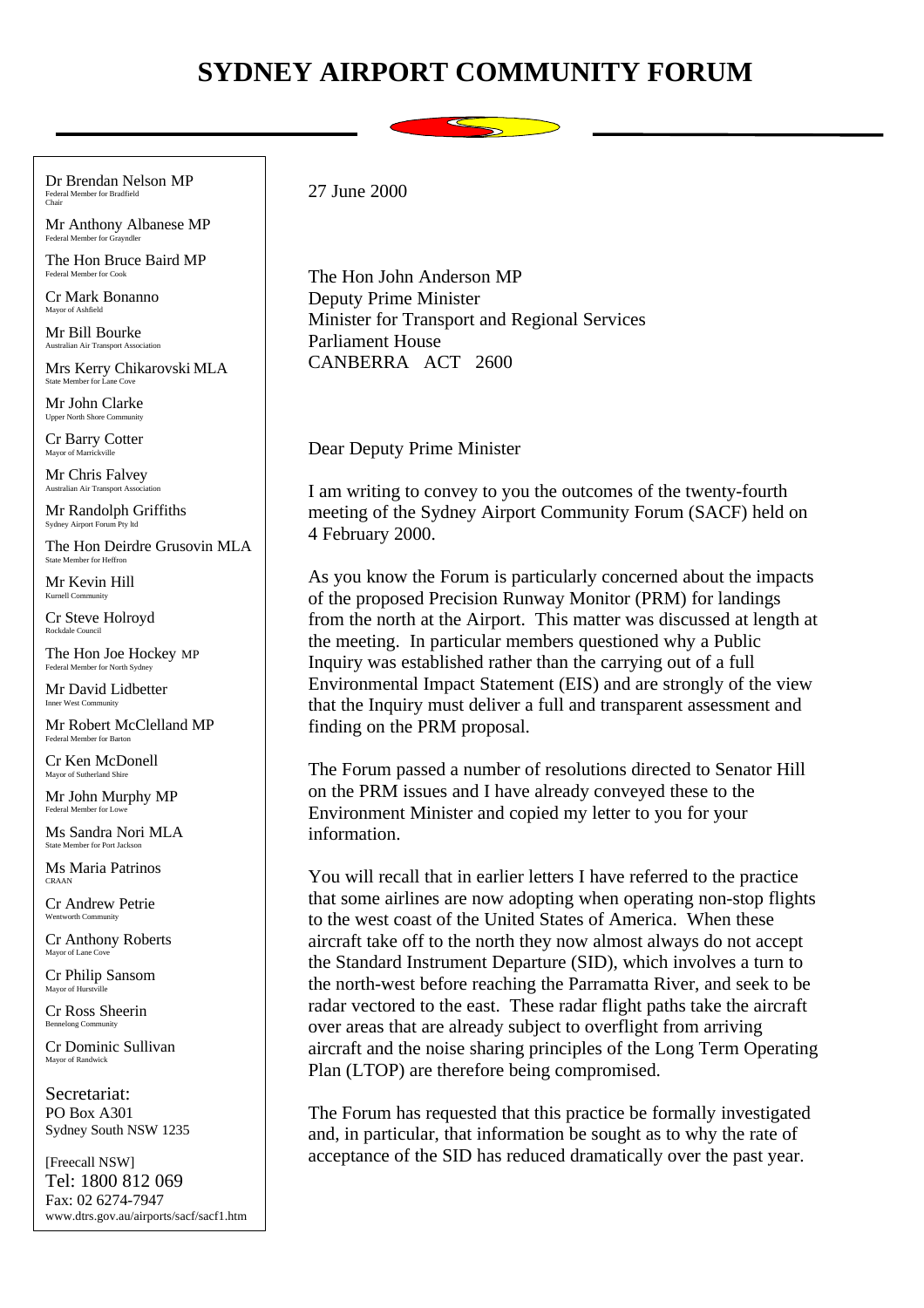It is unfortunate that the Forum has yet again had to register its dissatisfaction with the progress being made toward the Long Term Operating Plan's noise sharing targets. Despite repeated briefing by Airservices on the efforts it is making to implement the Plan, the north remains exposed to about 27 per cent of the movements at the Airport instead of the 17 per cent target of the Plan. In an effort to identify the causes for this situation the Forum is of the view that an independent audit should be carried out into LTOP. Accordingly the meeting resolved

*The Department of Transport and Regional Services present options to the Sydney Airport Community Forum for the conduct of an independent audit of Airservices Australia's implementation of the Long Term Operating Plan.*

## Additionally, the Forum passed the following resolution

*In light of the Minister's expectations, and in light of the November 1999 figures and data for the entire year 1999, the Sydney Airport Community Forum (SACF) notes the complete failure of Airservices Australia to meet the Minister's expectations.*

*In light of the data contained in the Sydney Airport Operational Statistics November 1999, that, having regard to the repeated demands from SACF for a project schedule and in light of the considerable array of factors influencing the implementation of the Long Term Operating Plan (LTOP) tabled by Airservices Australia (contained in the various reports and other documentation of the IMC), that Airservices Australia be directed forthwith to implement the LTOP within a prescribed time, as directed by the Minister. The Minister to make this announcement by way of declaration to Airservices Australia with in one month from the date of this motion.*

During the meeting Airservices Australia advised the Forum that it is having difficulties in funding the proposed community information centre which was to be established in the old control tower at the Airport. This is a matter of particular concern. Clearly the relationship between any airport and its neighbours has to be underpinned by an effective communications strategy. I believe that the proposed centre has a key role to play in facilitating an effective ongoing relationship between the community and the Airport and would seek your intervention to ensure that the funding for the centre is made available by the Airservices Board. Additionally, Airservices is moving to rationalise the staffing and hours of operation of the Noise Enquiry Unit (NEU) at the airport. This is unacceptable. The community already often has difficulty in getting through to the NEU line. Cutting services now is surely a retrograde step.

The Forum considered your recent announcement regarding the extension of the insulation program to an additional 632 houses. The members welcomed your decision and resolved that

*The Sydney Airport Community Forum supports the extension of insulation to a further 632 properties north of the Airport by Minister Anderson after acknowledging the inadequacy of the previous ANEI data.*

*We reiterate our call for all properties previously notified that they were eligible for insulation to be provided with insulation.*

Finally, at the meeting Mr David Lidbetter, the representative on the Forum for the inner west community, announced his resignation for personal reasons. Mr Lidbetter was also